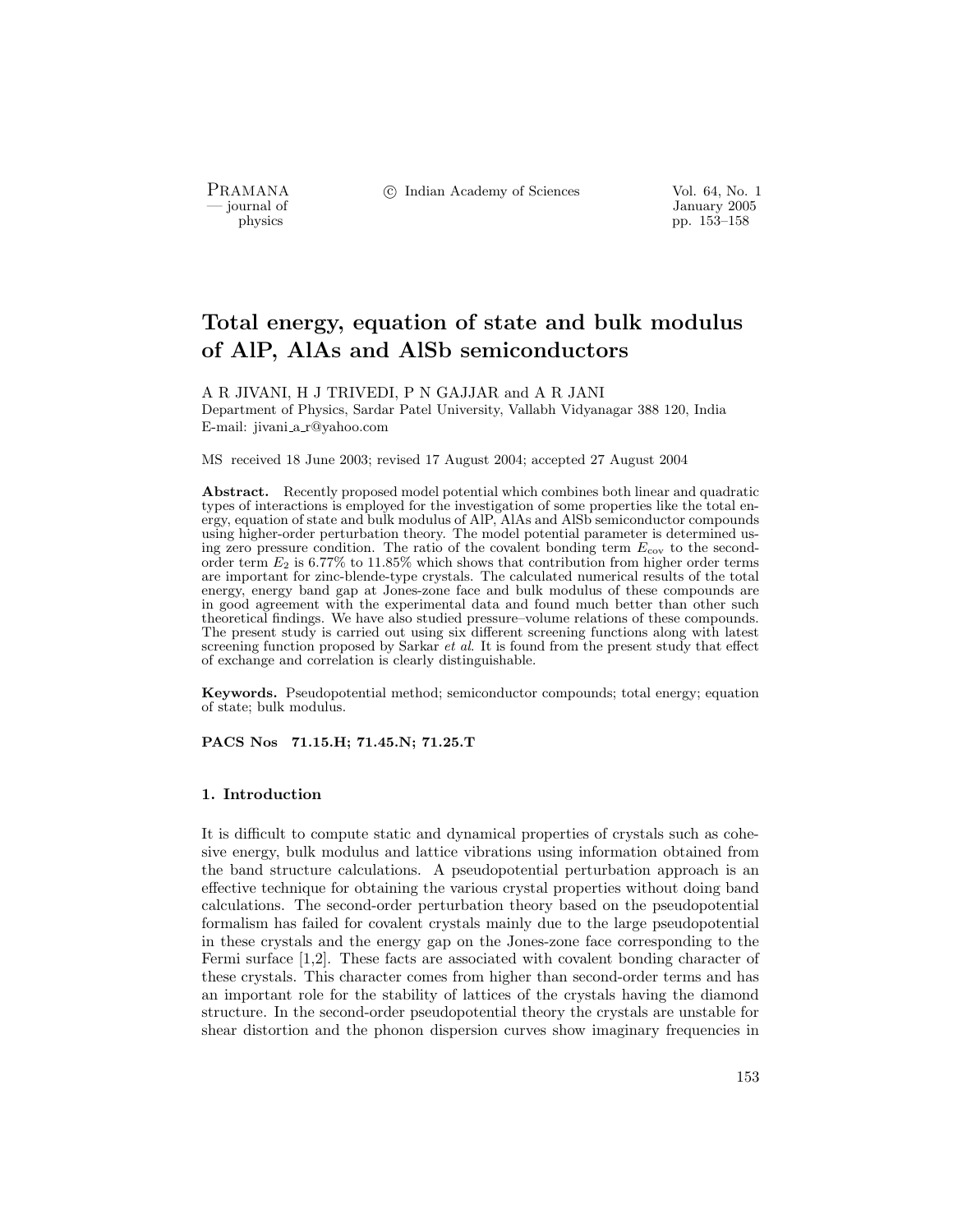## A R Jivani et al

the transverse acoustic mode [3]. Bennemann [4] has tried an extension of pseudopotential theory by the t-matrix method to discuss the covalent bonds in covalent crystals, which is quite a laborious method.

To overcome all these problems pertaining to covalent crystal, Morita et al [5] have developed the perturbation theory for covalent crystals in terms of pseudopotential by taking into account the higher order terms corresponding to the covalent bonding effect using isotropic energy gap model. Soma [6–8] was successful in computing total energy and bulk modulus of some covalent compounds on the basis of extended perturbation theory. He has used historical model potentials like Ashcroft's empty core model potential [9] and local Heine–Abarenkov model potential [10] with an additional parameter to ensure minimum energy condition. Ito [11] has also reported the study of AlSb, GaSb and GaAs using local Heine–Abarenkov model potential [10] with self-consistent method to determine the model potential parameter.

Recently, we have proposed a model potential [12] which has been successfully applied to calculate some static properties of Si and Ge and same is used, in the present paper to investigate electronic properties of AlP, AlAs and AlSb semiconductors. The analytical form of our model potential [12] is given by

$$
W_{i}(r) = -\frac{Z_{i}e^{2}}{R_{c}^{i}} \left[ \frac{3r}{2R_{c}^{i}} - \frac{r^{2}}{2(R_{c}^{i})^{2}} \right], \quad r < R_{c}^{i}
$$

$$
= -\frac{Z_{i}e^{2}}{r}, \qquad r \geq R_{c}^{i}
$$
(1)

and momentum-space representation of our model potential is given by

$$
W_{i_b}(q) = -\frac{12\pi Z_i e^2}{\Omega q^3 R_c^i} \left[ \frac{\sin(qR_c^i)}{2} - \frac{1}{qR_c^i} + \frac{\sin(qR_c^i)}{(qR_c^i)^2} \right],\tag{2}
$$

where suffix i is 1 (for Al) or 2 (for P, As or Sb),  $Z_i$  is the ion valency, e is the electronic charge,  $\Omega$  is the atomic volume and q is the wave vector. The value of model parameter is determined by satisfying zero pressure condition.

#### 2. Method of computations

For a covalent crystal with diamond or zinc-blende structure based on the higher order perturbation theory, the total energy per atom of the crystal  $[5,6,12]$  is given by

$$
E = E_{\rm i} + E_0 + E_1 + E_2 + E_{\rm cov},\tag{3}
$$

where  $E_i$  is the electrostatic energy of point ions immersed in the uniform gas of valence electrons, called the Madelung energy,  $E_0$  is the sum of the kinetic, exchange and correlation energies of the valence electron,  $E_1$  is the first-order perturbation energy of the valence electron due to the pseudopotential,  $E_2$  is the second-order term and  $E_{\text{cov}}$  is the covalent correction term.

For the incorporation of exchange and correlation effects to the dielectric function, we have adopted seven approximations: Hartree (H) [13], Hubbard (HB) [14],

154 Pramana – J. Phys., Vol. 64, No. 1, January 2005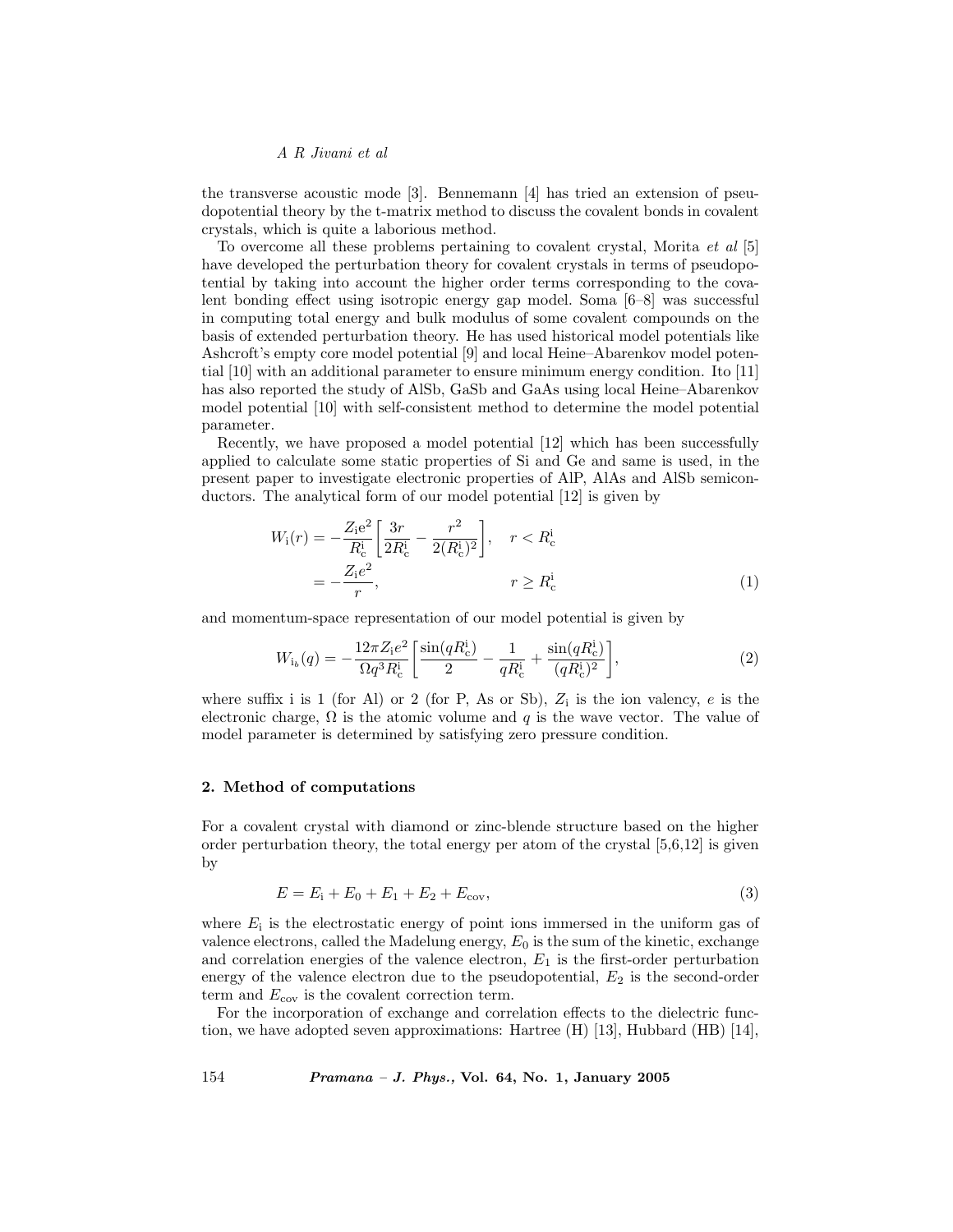Total energy, equation of state and bulk modulus of AlP, AlAs and AlSb

Table 1. The ratio of covalent bonding term  $E_{\text{cov}}$  to second-order term  $E_2$  (%).

| Compound     | Н            | HB.          | $\mathbf K$  | VS.           | $\mathbf T$   | SS            | Other [6]      |
|--------------|--------------|--------------|--------------|---------------|---------------|---------------|----------------|
| AIP          | 6.77         | 9.07         | 8.85         | 8.96          | 9.22          | 8.02          |                |
| AlAs<br>AlSb | 7.02<br>7.18 | 9.66<br>9.57 | 9.49<br>9.42 | 9.64<br>11.85 | 10.01<br>7.86 | 8.65<br>10.32 | $9.02 - 10.73$ |

Table 2. The band gap  $E_{\rm g}^{\rm x}$  at the point x on the Jones-zone face (in eV).

| Compound | Present | Other $[6]$ | Observed $[6]$ |
|----------|---------|-------------|----------------|
| AlP      | 3.73    | -           |                |
| AlAs     | 3.57    | -           |                |
| AlSb     | 3.22    | 3.59        | 4.2            |

Kleinman (K) [15], Kleinman and Langreth (KL) [15,16], Vashistha and Singwi (VS) [17], Taylor (T) [18], and Sarkar et al (SS) [19].

### 3. Results of calculations and discussion

Table 1 shows the spread of ratio of the covalent bonding term  $E_{\rm cov}$  to the secondorder term  $E_2$  for different screening functions. In the present study, the spread of ratio  $E_{\rm cov}/E_2$  varies from 6.77 to 11.85% of the second-order term. The range of the ratio  $E_{\rm cov}/E_2$  for AlSb reported by Soma [6] is 9.02–10.73%. Thus we may conclude that in the zinc-blende-type crystals contributions from higher order terms are important.

The presently investigated band gap  $E_{\rm g}^{\rm x}$  of compounds at the Jones-zone face are tabulated in table 2 along with other available theoretical and observed data. The value of  $E_{\rm g}^{\rm x}$  for AlSb reported by Soma [6] is 4.96 eV which is incorrect. This is because he  $\left|\hat{6}\right|$  obtained this result using the improper values of pseudopotential Fourier components which were reported for comparison of his data. It is obtained 3.59 eV for AlSb using data reported from his calculations.

Table 3 shows the total energy of AlP, AlAs and AlSb semiconductor compounds obtained by eq. (3) along with experimental and other reported values [6,8,20,21]. It is found from table 3 that the effect of exchange and correlation is clearly distinguishable. The percentage of deviation is within 1% when we use HB and K local-field correction functions for AlP. Excellent results are also obtained when we incorporate HB and VS in the case of AlAs and HB only in the case of AlSb. The total energy obtained with the exclusion of local field correction function deviates 8.45% for AlP, 9.43% for AlAs and 8.45% for AlSb from the experimental value. The maximum deviation in the total energy obtained with the incorporation of local field correction function to the dielectric function from the experimental

 $Pramana - J. Phys., Vol. 64, No. 1, January 2005$  155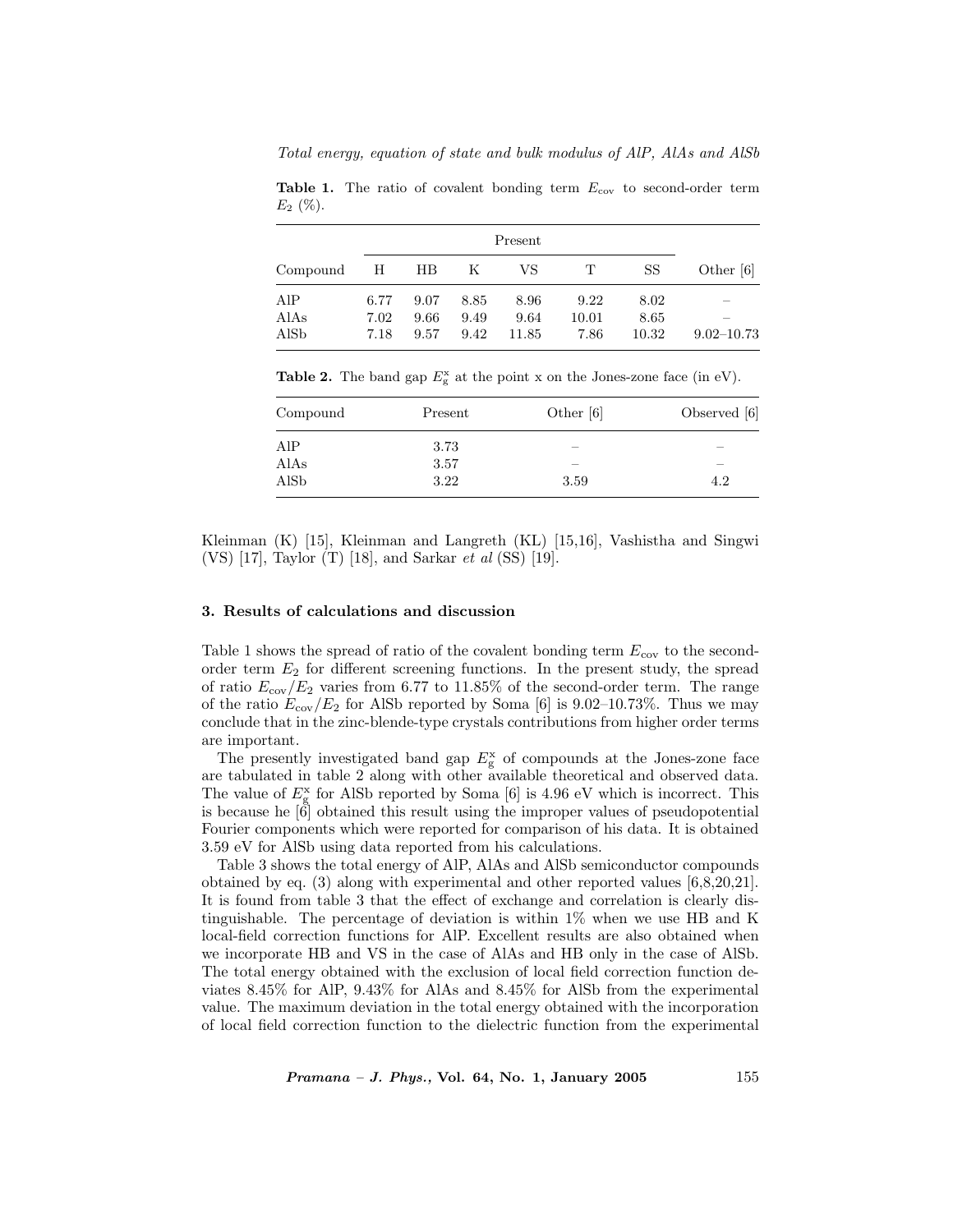A R Jivani et al

|          |        |             | Present | Observed | Others |           |                 |                                                  |                                                             |
|----------|--------|-------------|---------|----------|--------|-----------|-----------------|--------------------------------------------------|-------------------------------------------------------------|
| Compound | Η      | $_{\rm HB}$ | Κ       | VS       | T      | <b>SS</b> | [6]             | [6,8,20,21]                                      |                                                             |
| AlP      | 2.0107 | 2.2018      | 2.1794  | 2.2215   | 2.248  | 2.1656    | 2.1963          | 1.425<br>$2.1\,$                                 | 2.165<br>2.162<br>2.190<br>2.186<br>2.196                   |
| AlAs     | 1.9299 | 2.1148      | 2.0913  | 2.1354   | 2.159  | 2.0808    | 2.1308          | 2.05<br>2.05<br>1.225                            | 2.087<br>2.085<br>2.113<br>2.111<br>2.122                   |
| AlSb     | 1.7716 | 1.9387      | 1.9138  | 1.9605   | 1.9769 | 1.9099    | $1.935 - 1.939$ | 1.953<br>1.953<br>1.976<br>1.978<br>1.990<br>1.0 | 2.131<br>1.910<br>1.911<br>1.937<br>1.940<br>1.955<br>1.650 |

Table 3. The total energy  $E$  (in Ryd) per electron of AlP, AlAs and AlSb semiconductor compounds.

value is 2.35% for AlP, 2.16% for AlAs and 2.16% for AlSb while the maximum deviation of the total energy reported by others [6,8,20,21] is 35.11% for AlP, 42.5% for AlAs and 48.37% for AlSb from the observed values. Thus numerical results of total energy of AlP, AlAs and AlSb using our model potential by incorporating different screening functions give excellent agreement with the experimental result and superior to other reported results.

Figures 1 to 3 show the pressure–volume relations for AlP, AlAs and AlSb. The present finding of equation of states with various local field correction functions for AlP, AlAs and AlSb at different volume are within the value obtained by inclusion of H and T local field correction to the dielectric function. Hence to avoid complication in the figures, equation of states obtained due to H and T are plotted. It is clear from figures 1 to 3 that the presently investigated pressure obtained by higher order perturbation theory agrees well with the pressure obtained by universal equation of state [22] for AlP, AlAs and AlSb semiconductors. Since the experimental data of equation of state of AlP, AlAs and AlSb are not available for comparison, these may be considered predictive for future reference.

The presently investigated bulk modulus  $(B)$  of AlP, AlAs and AlSb semiconductor compounds are tabulated in table 4 along with other theoretical and observed data [6,8,20,21]. From table 4, it is noticed that the deviation of our results of bulk modulus obtained with the use of screening function from observed values is 0.082– 10.7% for AlP, 1.04–10.19% for AlAs and 2.05–6.11% for AlSb. The bulk modulus obtained with the use of H screening function deviate 32.9% for AlP, 34.9% for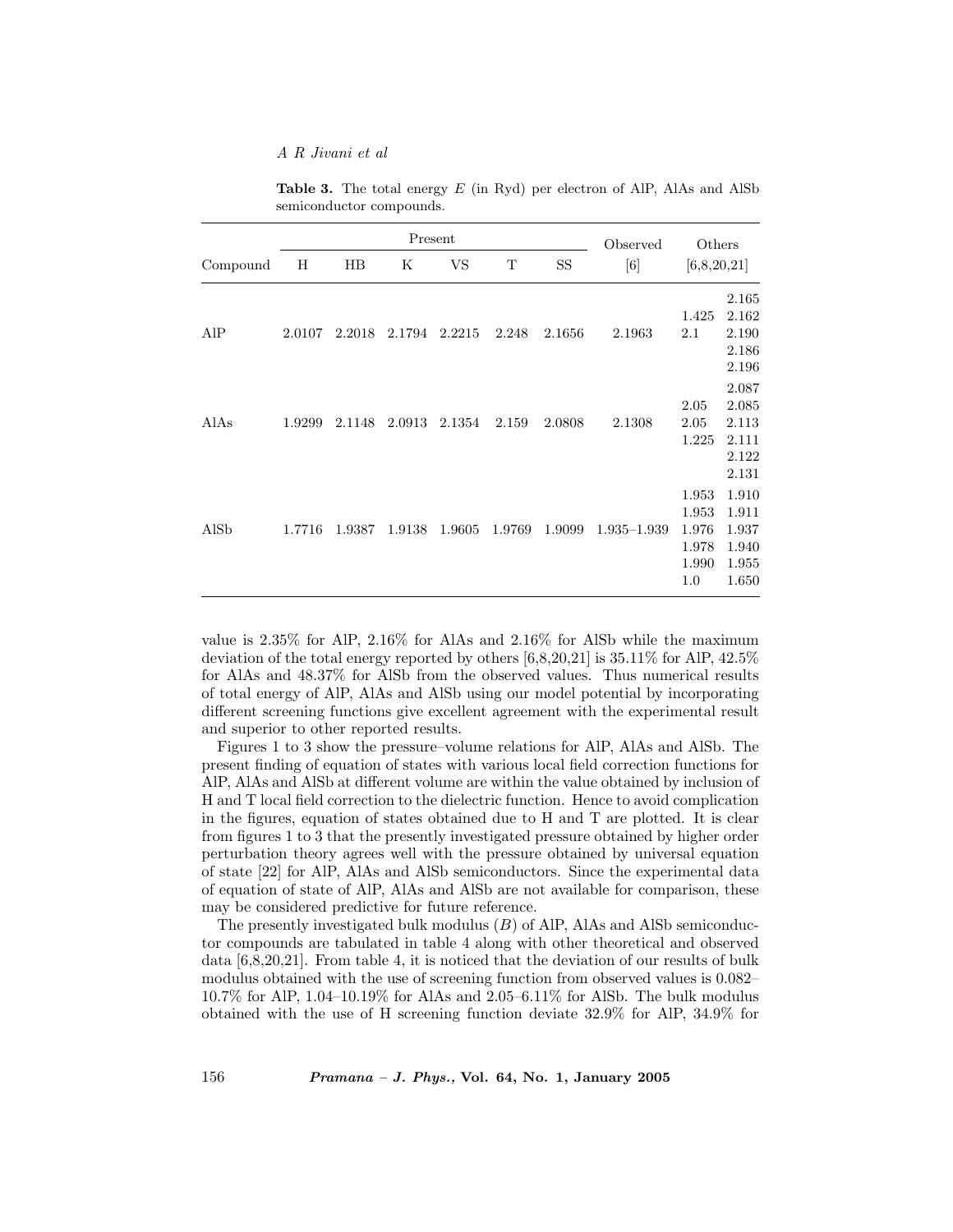

Figure 1. The pressure–volume relation of AlP.



Figure 2. The pressure–volume relation of AlAs.

| <b>Table 4.</b> The bulk modulus B (in $10^{12}$ dyn cm <sup>-2</sup> ) of AlP, AlAs and AlSb |  |  |  |  |  |
|-----------------------------------------------------------------------------------------------|--|--|--|--|--|
| semiconductors compounds.                                                                     |  |  |  |  |  |

|          |        |        | Observed | Others |        |           |       |              |                                           |
|----------|--------|--------|----------|--------|--------|-----------|-------|--------------|-------------------------------------------|
| Compound | Η      | HВ     | Κ        | VS     | T      | <b>SS</b> | [6]   |              | [6,8,20,21]                               |
| AlP      | 1.1496 | 0.8953 | 0.8964   | 0.8367 | 0.8149 | 0.8657    | 0.865 | 0.96         | 1.095<br>1.057<br>1.025<br>0.984<br>0.929 |
| AlAs     | 0.9999 | 0.7546 | 0.7595   | 0.6999 | 0.681  | 0.7333    | 0.741 | 0.86<br>0.79 | 0.997<br>0.973<br>0.941<br>0.887<br>0.837 |
| AlSb     | 0.7546 | 0.5339 | 0.5465   | 0.4873 | 0.4756 | 0.5256    | 0.593 | 0.58         | 0.702<br>0.675<br>0.667<br>0.611<br>0.58  |

AlAs and 46.5% for AlSb from the observed value. These results clearly indicate significance of the exchange and correlation effects through screening function. The results due to others [6,8,20,21] include the deviation ranging from 7.39 to 26.58%

Pramana – J. Phys., Vol. 64, No. 1, January 2005 157